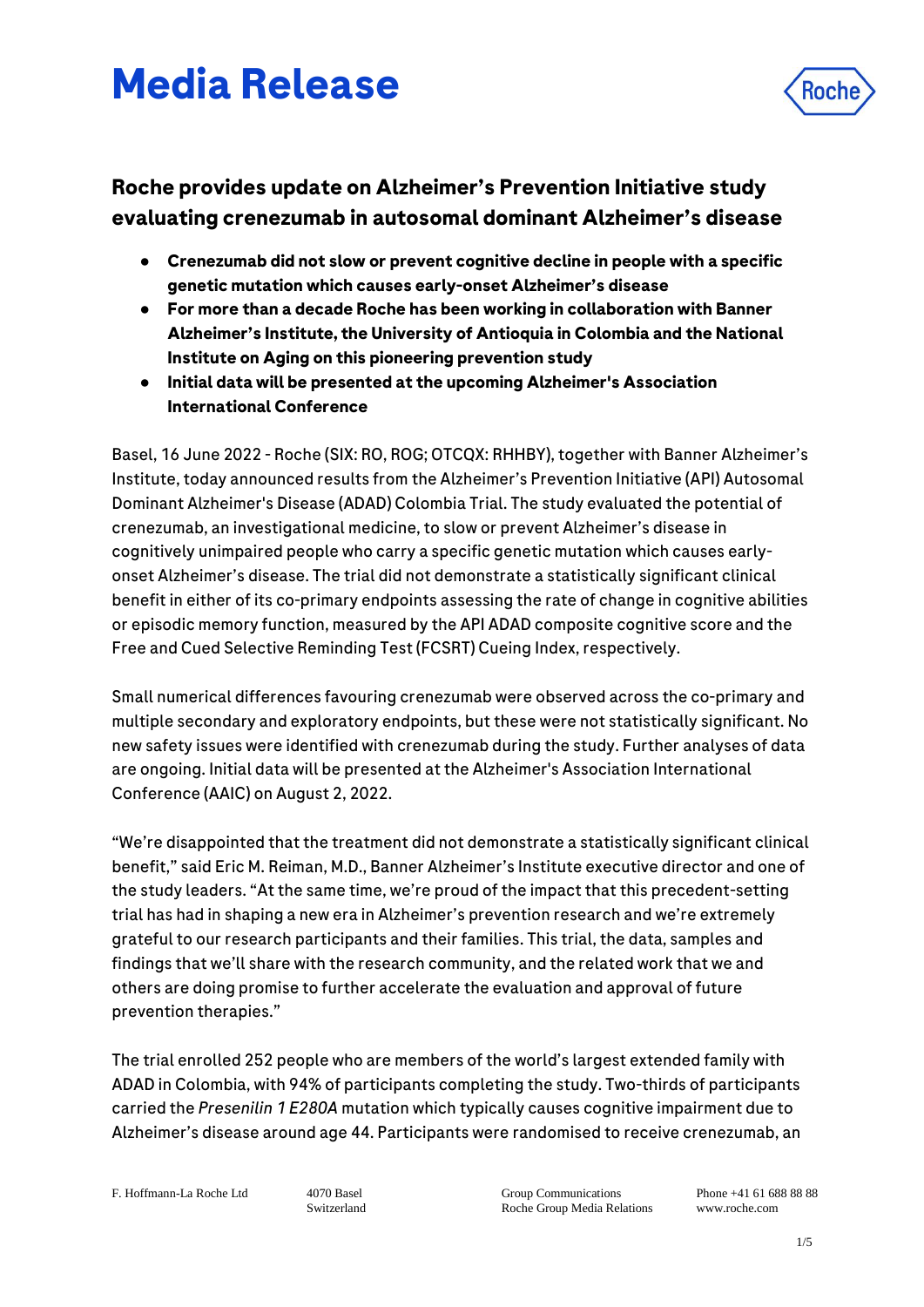

investigational treatment discovered by AC Immune SA, or placebo over five to eight years. During the trial, the dose of crenezumab was increased as knowledge about potential treatment approaches for Alzheimer's disease evolved.

"While this is a disappointing result, we would like to thank the participants and their families - they have made an enormous contribution to advancing both understanding and the search for new treatments for familial Alzheimer's disease," said Levi Garraway, M.D., Ph.D., Roche's Chief Medical Officer and Head of Global Product Development. "We remain committed to contributing further scientific evidence to advance how Alzheimer's disease is understood, diagnosed and treated."

The study, which was supported by the National Institute on Aging, generous philanthropic contributions to Banner Alzheimer's Foundation, and Roche, has generated a wealth of data that will advance the early detection, tracking and study of Alzheimer's disease and inform the design of future Alzheimer's prevention trials.

Within its Alzheimer's pipeline, Roche is also evaluating the potential of gantenerumab in autosomal dominant Alzheimer's disease, as well as for the prevention of sporadic Alzheimer's and treatment of early Alzheimer's in late stage clinical trials. Results from the phase III GRADUATE studies of gantenerumab in early Alzheimer's are expected in Q4, 2022.

# **About Banner Alzheimer's Institute**

Since its inception in 2006, Banner Alzheimer's Institute (BAI) has sought to find effective Alzheimer's disease prevention therapies without losing another generation, establish a new model of dementia care for patients and family caregivers, and forge new models of collaboration in biomedical research. It has made groundbreaking contributions to the unusually early detection, tracking, diagnosis and study of Alzheimer's, and aims to find an effective prevention therapy by 2025. It includes the pioneering Alzheimer's Prevention Initiative (API), an extensive profile of research studies and clinical trials, comprehensive clinical, family and community service programs, a leading brain imaging research program, and strategic partnerships with numerous public and private research organisations around the world.

# **About the Alzheimer's Prevention Initiative (API) and the API ADAD (Colombia) Trial**

The Alzheimer's Prevention Initiative (API) is an international collaborative formed in 2009 to launch a new era of Alzheimer's prevention research. Led by the Banner Alzheimer's Institute, the API conducts prevention trials in cognitively healthy people at increased risk for Alzheimer's disease. API continues to establish brain imaging, fluid biomarker and cognitive endpoints needed to rapidly test promising prevention therapies. It also leads participant recruitment registries to accelerate enrollment into Alzheimer's-focused studies. API is intended to provide the scientific means, accelerated approval pathway and enrollment

F. Hoffmann-La Roche Ltd 4070 Basel

Switzerland

Group Communications Roche Group Media Relations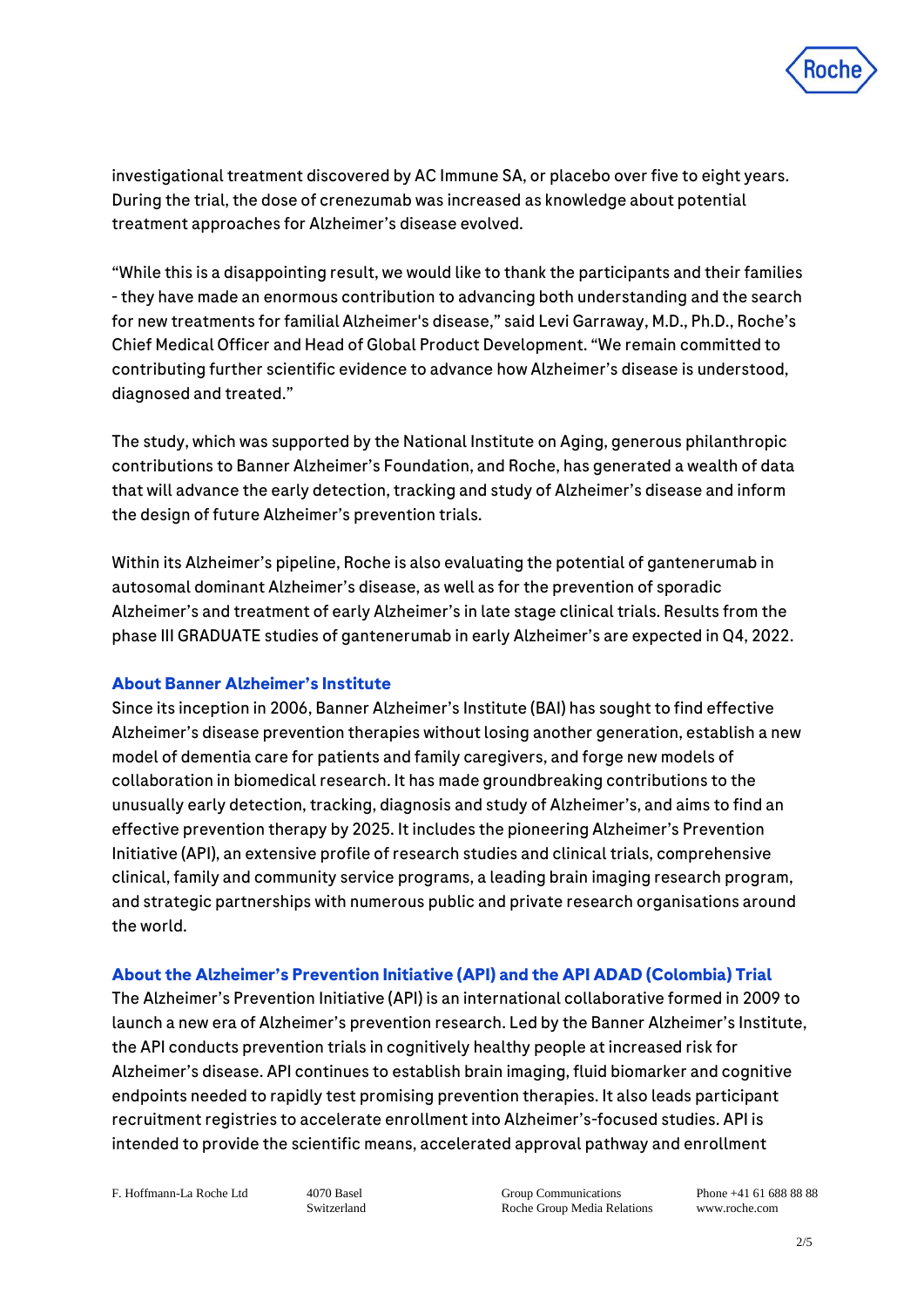

resources needed to evaluate the range of promising Alzheimer's prevention therapies and find ones that work without losing another generation.

First proposed by investigators from BAI, the API ADAD trial (NCT01998841) was a prospective, randomised, double-blind, placebo-controlled, parallel-group label enabling Phase II study of the efficacy of crenezumab versus placebo in cognitively unimpaired individuals who have no clinical symptoms of Alzheimer's disease and carry the *PSEN1 E280A*  autosomal dominant mutation. Participants who are mutation carriers were randomised in a 1:1 ratio to receive either crenezumab or placebo for at least 260 weeks. Crenezumab was initially administered subcutaneously 300 mg every two weeks. Dosing was amended in 2015 to 720 mg subcutaneously every two weeks and in 2019 the option to increase the dose to 60 mg/kg, delivered intravenously every four weeks, was offered to participants. A cohort of participants (non-mutation carriers) were also enrolled and dosed solely on placebo.

The trial, which was supported by National Institute on Aging (NIA) generous philanthropic contributions to Banner Alzheimer's Foundation and Roche, was the first NIH-supported prevention trial of an experimental prevention therapy in cognitively unimpaired persons at known risk for the disease.

F[o](https://alzheimerspreventioninitiative.com/)r more information, go to [https://alzheimerspreventioninitiative.com/.](https://alzheimerspreventioninitiative.com/)

# **About Autosomal Dominant Alzheimer's Disease**

Autosomal dominant Alzheimer's Disease (ADAD; also known as familial AD or dominantlyinherited AD [DIAD]) is a rare, inherited form of Alzheimer's disease caused by single gene mutations in the *APP*, *PSEN1* or *PSEN2* genes. Less than 1% of all Alzheimer's cases worldwide are thought to be caused by genetic mutations. It usually has a much earlier onset than the more common sporadic Alzheimer's disease, with symptoms developing in people in their 30s to 60s. If an individual has one of these mutations they are nearly certain to develop Alzheimer's and there is a 50% chance they will pass it on to each of their children.

# **About the** *PSEN1 E280A* **mutation and the Antioquia kindreds**

The *PSEN1 E280A* or 'Paisa' mutation virtually guarantees that carriers will develop Alzheimer's at the average age of 44 and dementia at the average age of 49. The Colombian *PSEN1 E280A* kindred are the world's largest extended family with ADAD, with ~6,000 family members and ~1,200 with the mutation.

The API ADAD trial was conducted in collaboration with neurologist Francisco Lopera and his team, Grupo de Neurociencias de Antioquia (GNA), at the University of Antioquia in Medellín, Colombia. Dr Lopera followed the kindred for three decades prior to the start of the trial and has established a close relationship with many members.

F. Hoffmann-La Roche Ltd 4070 Basel

Switzerland

Group Communications Roche Group Media Relations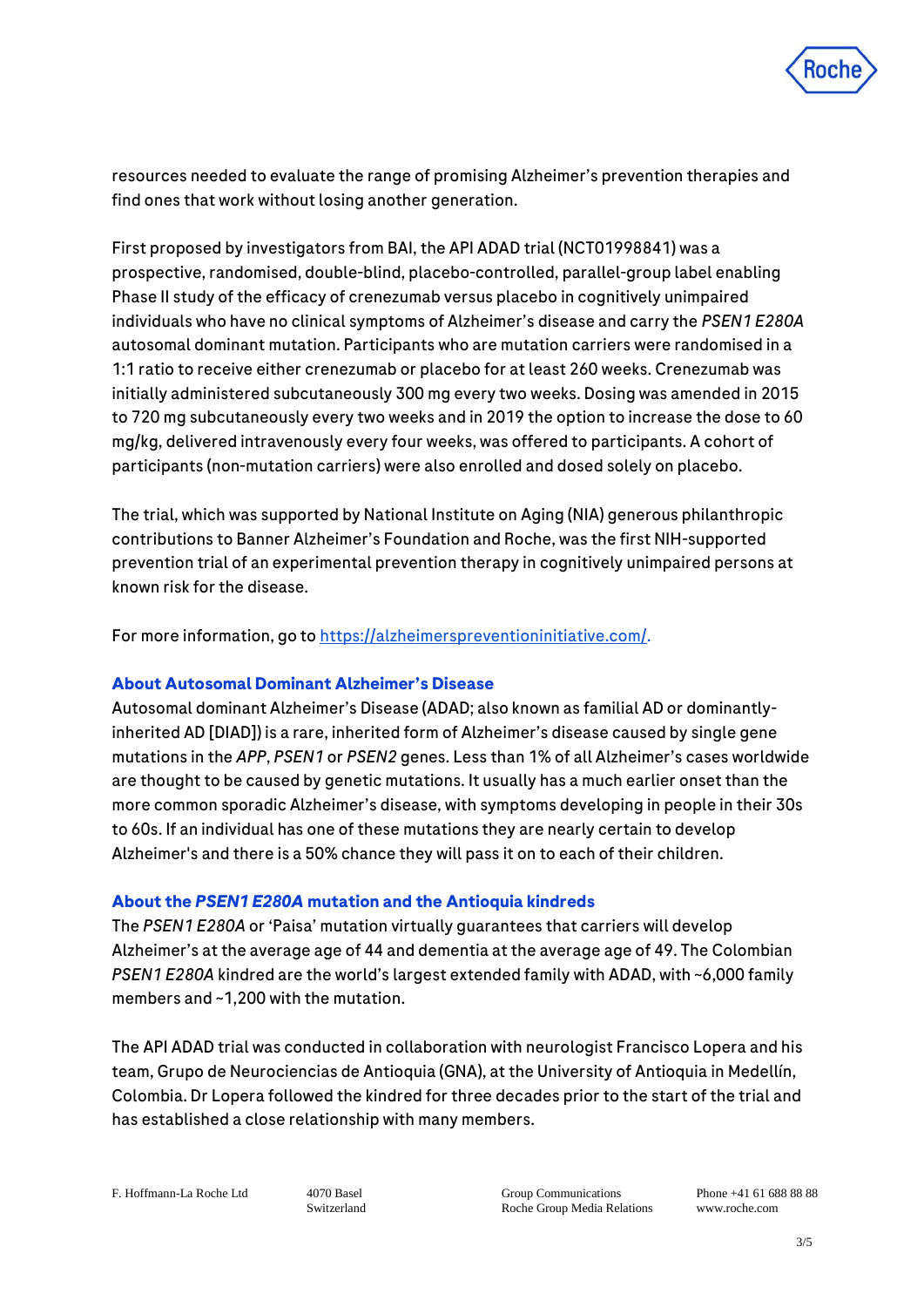

# **About crenezumab**

Crenezumab is an investigational, monoclonal antibody designed to neutralise neurotoxic oligomers, a form of beta-amyloid. Crenezumab has an antibody backbone (IgG4) designed to minimise the inflammatory response in the brain, which may result in a lower risk of certain MRI (magnetic resonance imaging) abnormalities known as ARIA (Amyloid-Related Imaging Abnormalities). The investigational medicine was discovered by Swiss biotechnology company AC Immune SA.

# **About Roche in Neuroscience**

Neuroscience is a major focus of research and development at Roche. Our goal is to pursue groundbreaking science to develop new treatments that help improve the lives of people with chronic and potentially devastating diseases.

Roche is investigating more than a dozen medicines for neurological disorders, including multiple sclerosis, spinal muscular atrophy, neuromyelitis optica spectrum disorder, Alzheimer's disease, Huntington's disease, Parkinson's disease and Duchenne muscular dystrophy. Together with our partners, we are committed to pushing the boundaries of scientific understanding to solve some of the most difficult challenges in neuroscience today.

#### **About Roche**

Founded in1896 in Basel, Switzerland, as one of the first industrial manufacturers of branded medicines, Roche has grown into the world's largest biotechnology company and the global leader in in-vitro diagnostics. The company pursues scientific excellence to discover and develop medicines and diagnostics for improving and saving the lives of people around the world. We are a pioneer in personalised healthcare and want to further transform how healthcare is delivered to have an even greater impact. To provide the best care for each person we partner with many stakeholders and combine our strengths in Diagnostics and Pharma with data insights from the clinical practice.

In recognising our endeavor to pursue a long-term perspective in all we do, Roche has been named one of the most sustainable companies in the pharmaceuticals industry by the Dow Jones Sustainability Indices for the thirteenth consecutive year. This distinction also reflects our efforts to improve access to healthcare together with local partners in every country we work.

Genentech, in the United States, is a wholly owned member of the Roche Group. Roche is the majority shareholder in Chugai Pharmaceutical, Japan.

For more information, please visi[t www.roche.com.](http://www.roche.com/)

All trademarks used or mentioned in this release are protected by law.

F. Hoffmann-La Roche Ltd 4070 Basel

Switzerland

Group Communications Roche Group Media Relations